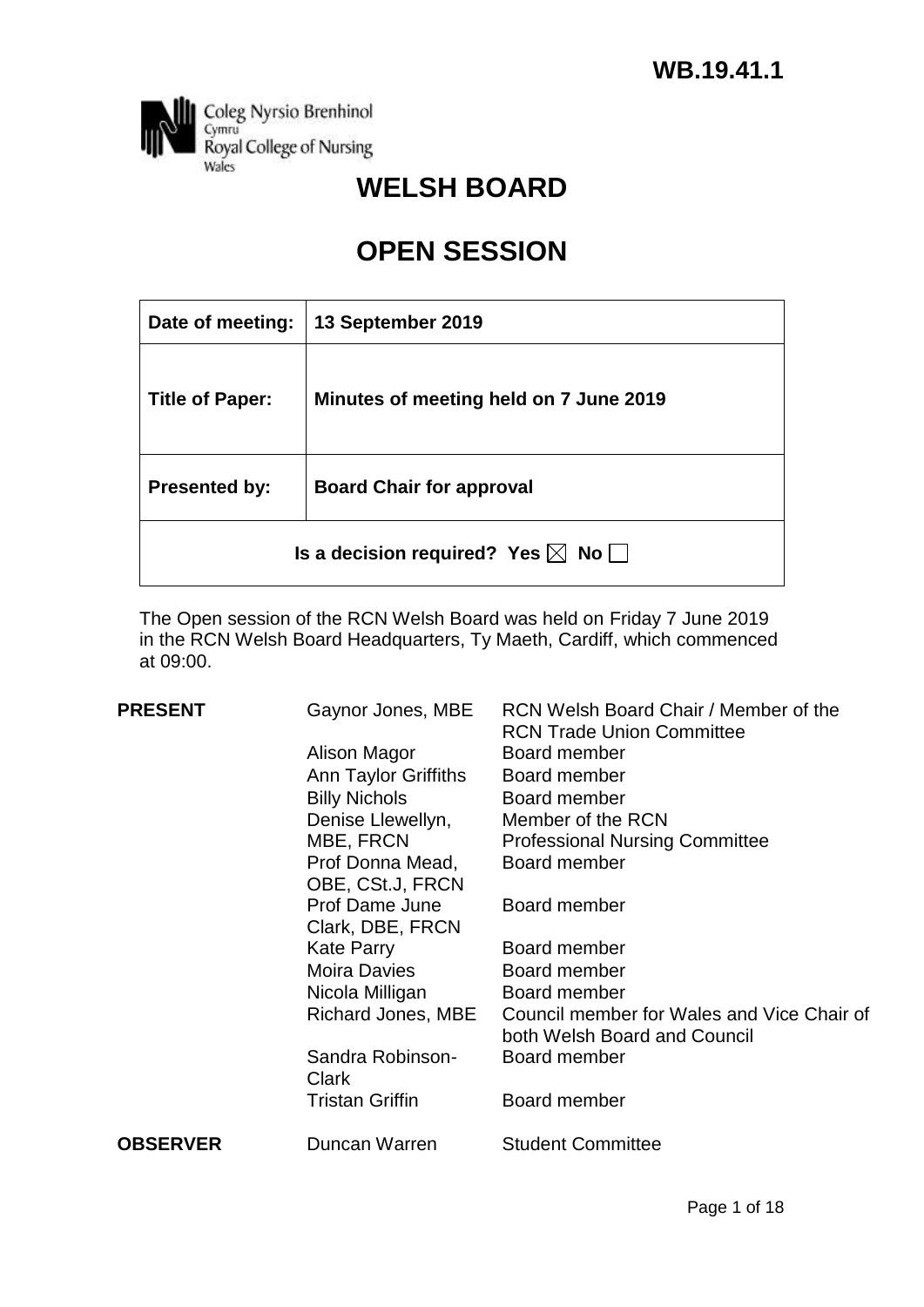| <b>APOLOGIES</b>     | Owain Jones<br><b>Neil Evans</b><br><b>Katie Branch</b><br>Jayne Taylor   | Board member<br>Board member<br>Complaints, Quality and Administration<br><b>Services Manager</b><br>EA to Director, RCN Wales                                                                                      |
|----------------------|---------------------------------------------------------------------------|---------------------------------------------------------------------------------------------------------------------------------------------------------------------------------------------------------------------|
| <b>IN ATTENDANCE</b> | Helen Whyley<br><b>Nigel Downes</b>                                       | Director, RCN Wales<br>Interim Associate Director (Employment<br><b>Relations</b> )                                                                                                                                 |
|                      | Nicola Davis-Job<br><b>Helen Carlyon</b><br>Lisa Turnbull<br>Andrea Johns | Interim Associate Director (Professional<br>Practice)<br><b>Finance &amp; Business Continuity Manager</b><br><b>Policy and Public Affairs Adviser</b><br>PA to Associate Director (Employment<br><b>Relations</b> ) |
|                      |                                                                           |                                                                                                                                                                                                                     |

## **WB.19.29.1 WELCOME & APOLOGIES FOR ABSENCE**

The Board Chair welcomed everyone to the Open Session.

The Board Chair thanked the Interim Associate Director (Professional Practice) and the Education & Lifelong Learning Adviser for giving the following presentation at the Board development session on 6 June 2019:

 Regulatory Developments: Nursing Associates and the Potential Implications for Wales

At the Development Session, the Board presented Professor Sue Morgan with an RCN Shield in recognition of her lifelong career dedicated to nursing in Wales on her retirement from the post of Executive Director of Nursing Velindre NHS Trust.

The Board noted that apologies had been received from the Board members Owain Jones, Neil Evans and Katie Branch, Complaints, Quality and Administration Services Manager and Jayne Taylor, EA to the Director.

Duncan Warren, Welsh member on the RCN Student Committee was welcomed as an observer to the meeting.

## **WB.19.29.2 DECLARATION OF INTERESTS**

The Board Chair asked Board members to declare any possible interests with any items on the agenda.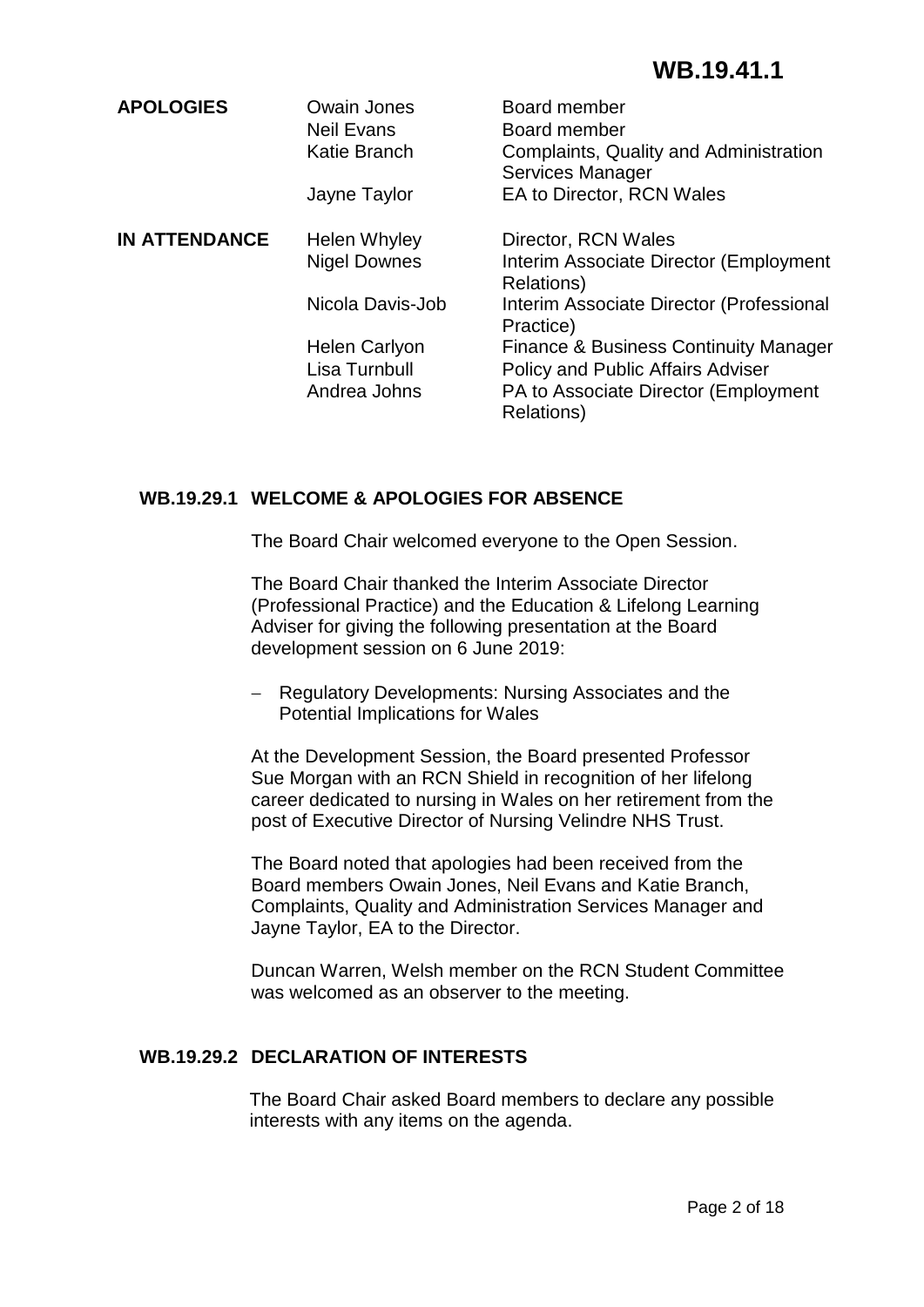There were no further items declared and those that already been declared during the Closed session were noted as follows:

- Board member, Donna Mead, is no longer a Trustee of St John (Cymru) Wales.
- Board member June Clark is a Fellow of the Learned Society of Wales and a member of the Socialist Health Association.

#### **WB.19.30.1 MINUTES**

Minutes of the Open session of the Board meeting held on 15 February 2019 had been circulated and were confirmed as accurate with the following exception:

WB.19.13.1 incorrectly stated that the minutes of the Open session of the Board meeting held on 6 September 2019 had been circulated. It was noted that the date should have read 6 September **2018**.

### **WB.19.30.2 REVIEW OF ACTION SHEET**

All actions were either noted as completed or an update provided on the action sheet.

## **WB.19.30.3 MATTERS ARISING**

Matters arising were noted as follows:

#### **WB.19.23.1 No Smoking in NHS Properties**

The Board was informed that the extension of the legislation did not come into effect in May 2019 but has been deferred. The Board expressed concern that it would not be appropriate for NHS staff to approach and challenge the public regarding this legislation.

### **WB.19.31 OPERATIONAL UPDATES**

## **WB.19.31.1 BOARD CHAIR'S REPORT**

A report had been received and was noted.

#### **WB.19.31.2 DIRECTOR, RCN WALES' REPORT**

A report had been received and was noted.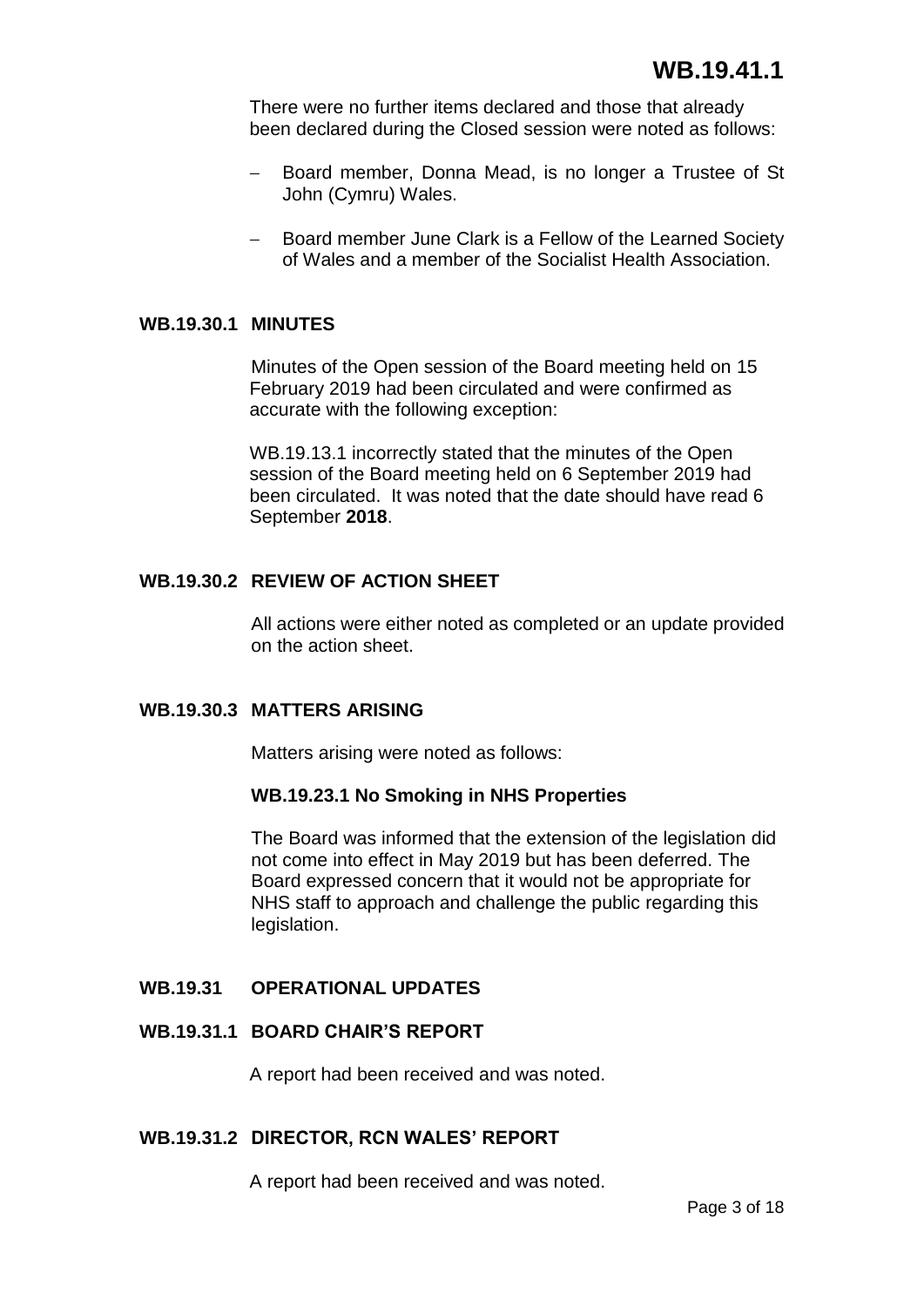#### **WB.19.31.3 RCN WALES NURSE OF THE YEAR 2019 AND ALUMNI NETWORK**

A report had been received and was noted.

The Director gave a verbal update as follows:

- The Older Persons Commissioner will not be sponsoring the Older People's Commissioner Award in 2019.
- The closing date for nominations has been extended to 30 June 2019 and Board members were asked to encourage nominations.
- The Director General has confirmed his attendance and the Minister for Health and Social Services has made a strong commitment to attend.
- RCN Wales is promoting and developing Nurse of the Year finalists to undertake media opportunities. The Board noted that press coverage relating to the event is increasing year on year.
- Alumni are having a website developed. They also have a closed face book group.
- The Interim Associate Director (Professional Practice) has recently written out to the Alumni to ask if they would consider teaching opportunities within the study centre.

A concern was raised that the finalists' citations read out at the Nurse of the Year awards ceremony do not fully reflect the achievements of the finalists. The Board acknowledged that within the timings for the event it is difficult to do this but noted that a fuller brief is given in the awards brochure.

The Board noted that the dates for the Nurse of the Year interview panels would be issued shortly and Board members would be invited to participate.

## **WB.19.31.4 POLICY & PUBLIC AFFAIRS REPORT**

A report had been received and was noted.

The Policy & Public Affairs Adviser gave a verbal update as follows:

- The RCN have been commissioned by the Chief Nursing Officer for Wales to undertake a Political Leadership Programme in June 2019.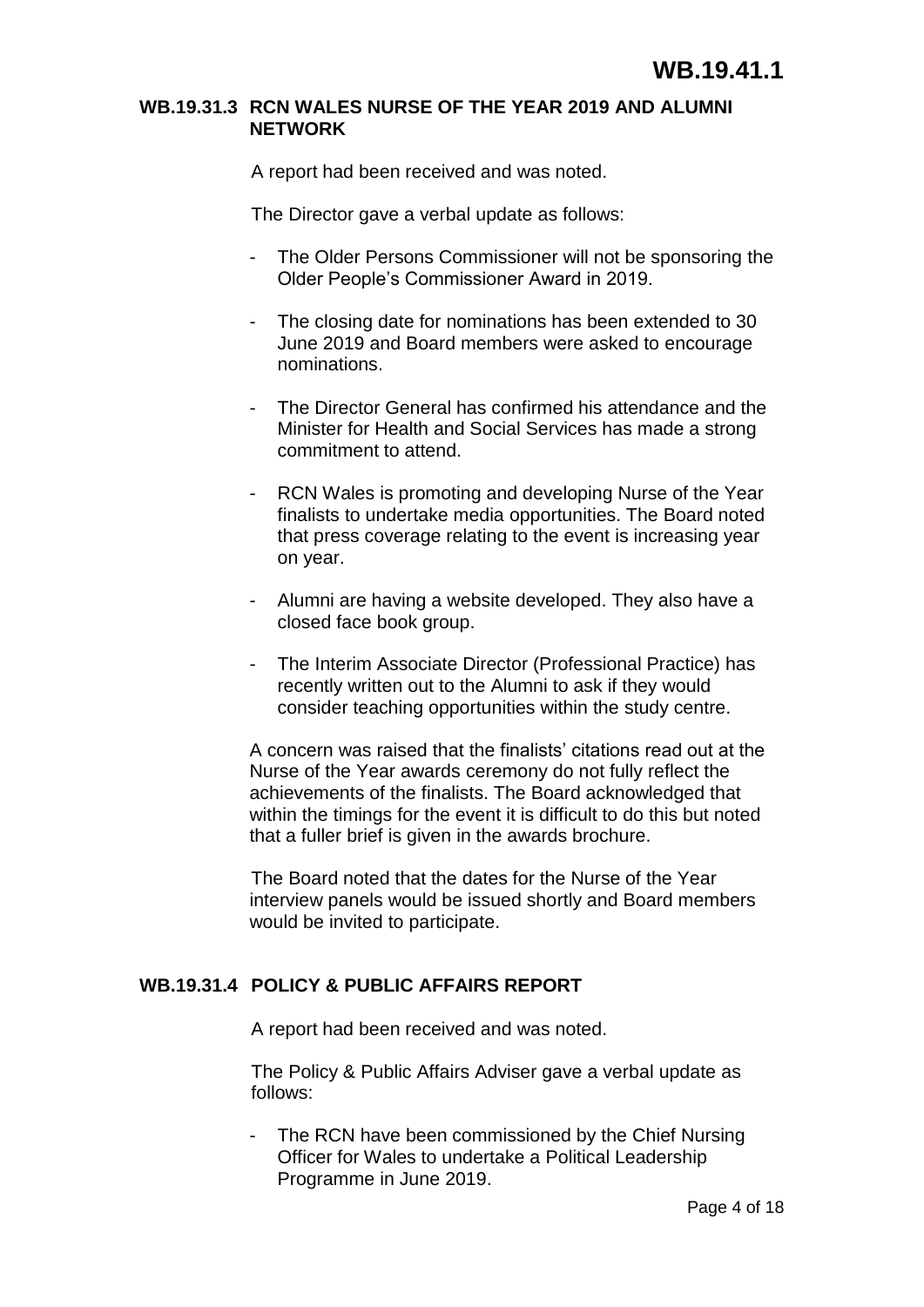- The Welsh Government consultation on Continuing Health Care in Wales will be circulated to the Board as per usual practice.
- Phase 2 of the RCN Wales Safe and Effective Care Campaign launch will take place at the Senedd on the evening of 27 November 2019. RCN members from across Wales will be invited.
- A successful meeting of the Cross Party Group on Nursing and Midwifery on the theme of nursing in Care Homes was held on 6 March 2019.

## **WB.19.31.5 RCN WALES SCHOLARSHIPS FUNDS FUNDRAISING TASK & FINISH GROUP**

Board member, Billy Nichols gave a verbal update as follows:

- Board member, Owain Jones will undertake a sponsored run in September to raise funds for both scholarships.
- £25.12 was raised at the February Board meeting by way of contribution from Board members.
- A raffle will be undertaken at the September Board meeting. Board members were asked to submit donations.
- Consideration is being given to the feasibility of undertaking a virtual run from North Wales to South Wales. Further details will follow.

**Action: Any donations for a raffle at the Board meeting in September to be left with staff on reception.**

## **WB.19.32 STRATEGIC UPDATES**

## **WB.19.32.1 RCN WALES ENGAGEMENT WITH THE INDEPENDENT SECTOR**

A report had been received and was noted. This included the Independent Sector Plan 2019-2020 to be agreed.

The Associate Director (Professional Practice) talked the Board through the Independent Sector Plan. The following comments were noted:

 $-$  A request was made for a breakdown of the independent membership category.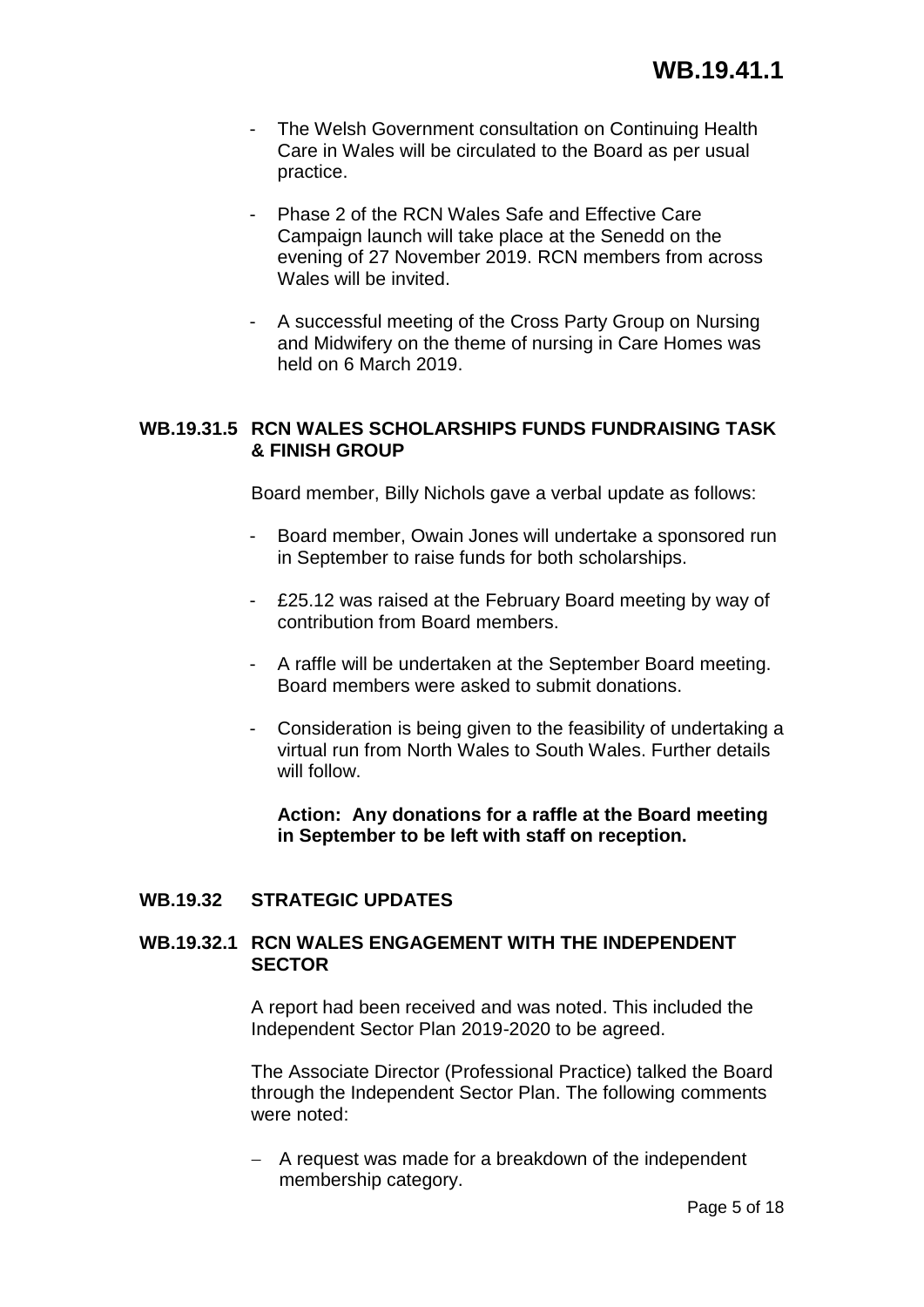- The Board noted that a Health Care Support Worker Conference would be held on 27 September and that invitations would be sent to members identified in the CRM system as working in the independent sector. Consideration would be given to holding a conference in North Wales in the future.
- Concern was expressed as to how health boards are held accountable for ensuring standards in nursing homes and how they link in to the Directors of Nursing. The Board noted that the independent sector group would consider what future RCN education events could be provided for the care home sector.
- The Board was reminded that in order for a Health Care Support Worker to become an RCN member they must work under the supervision of a registered nurse.
- The Board cautioned that a risk assessment would need to be undertaken.

Decision: The Board approved the RCN Wales Independent Sector Plan 2019-2020 as set out in WB.19.32.1 Appendix 1 on the proviso of a risk assessment being undertaken.

## **Actions:**

- **A breakdown of the independent membership category to be available to Board at the meeting.**
- **Independent sector group to review a risk assessment for the work set out in the Independent Sector Plan.**
- **Independent sector group to consider what future RCN education events could be provided for the care home sector.**

## **WB.19.32.2 SCOTTISH REVIEW OF QUALIFIED BAND 6 HEALTH VISITOR ROLE**

A report had been received and was noted.

The Interim Associate Director (Employment Relations) advised the Board that the purpose of this paper is to inform the Welsh Board of the Scottish Terms and Conditions Committee Review of Qualified Band 6 Health Visitor post within Scotland and whether this could be implemented in Wales.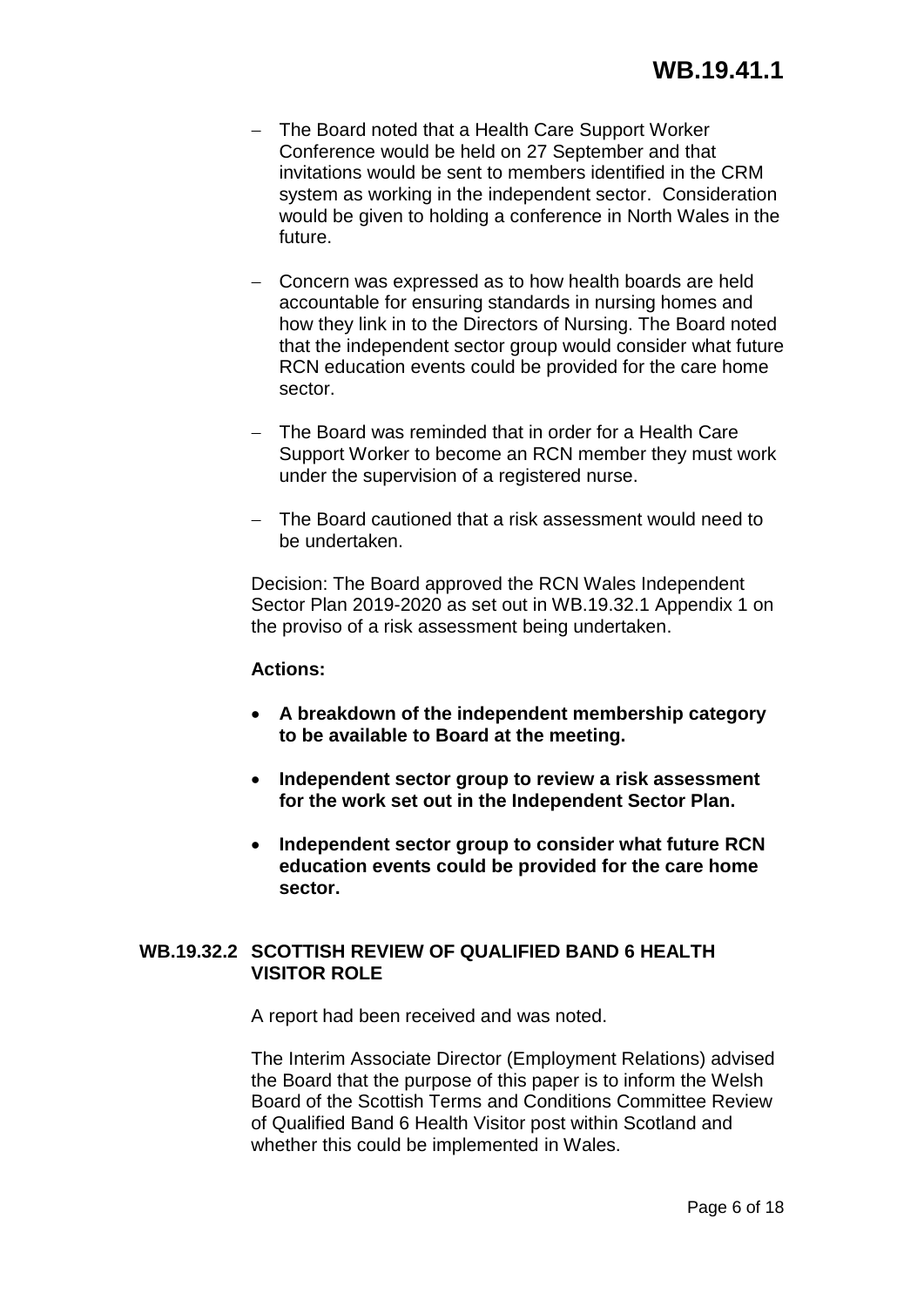A query was raised regarding the qualification and experience that would be required in Health Visitors' posts if they are to be graded at a Band 7. A copy of the Scottish Health Visitor job description will be circulated to the Board for information.

Decision: The Board discussed this at length and agreed the following:

- 8.1.1 Should the opportunity arise in relation to the legislative programme, RCN Wales will lobby the Welsh Government to implement similar duties for Health Visitors to those set out in the Scottish Act.
- 8.1.2 As the work of the NHS Wales Nurse Staffing Programme develops, RCN Wales will consider opportunities this programme will develop for the job redesign.

## **Action: A copy of the Scottish Health Visitor job description to be circulated to the Board for information.**

### **WB.19.32.3 RCN PAY IMPLEMENTATION WORK & WELSH PARTNERSHIP FORUM STRATEGIC PAY SUB GROUP DISCUSSIONS**

A report had been received and was noted.

## **WB.19.32.4 RCN CONGRESS – 19 - 23 MAY 2019**

The Interim Associate Director (Employment Relations) gave a presentation on Congress and highlighted the following:

- Ceri Dolan had been presented with the RCN UK Steward of the Year award at the opening night of Congress by the Chair of Council and the RCN President.
- Eve Lightfoot, RCN Nurse of the Year winner 2018 attended Congress and spoke in a sepsis debate about her areas of work.
- Rhian Wright, Cardiff and the Vale Steward in her first attendance at Congress put forward a resolution on Child Poverty. This was extremely well received.
- Philip McCaffrey, Cardiff and the Vale Branch Chair put forward a resolution on Work Poverty.
- The Board was extremely proud of the presentations and speeches given by Welsh members at Congress.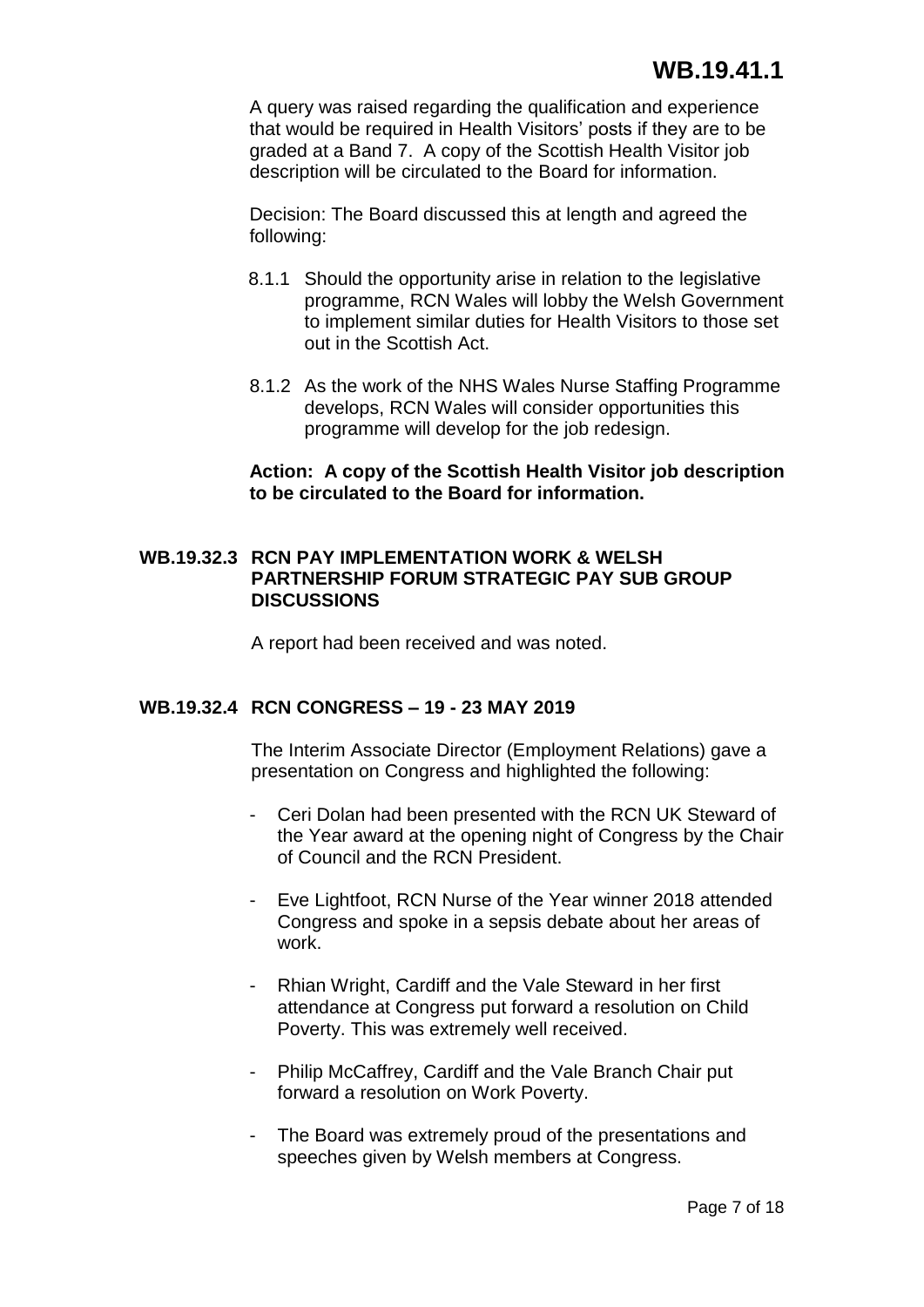- The Minister for Health and Social Services visited the Welsh Government Train Work Live Campaign stand and spoke with members. The Minister also met the President, members of Council and the Executive Team.
- The Minister met with student members.
- Several fringe events were held on the UK Safe and Effective Care Campaign. The Welsh Representative on the Professional Nursing Committee chaired one of the fringe events, in her capacity of Chair of the UK Overview and Scrutiny Committee.
- An audience with the Chief Nursing Officer for Wales was well attended by RCN members and students.
- The consultation on membership categories had been launched at Congress. The Board was reminded that the closing date for comments closes on 31 July 2019 and Board members were urged to submit comments.
- The Board noted that RCN Congress in 2020 would be held in June.

The Board Chair gave thanks to all those involved in Congress and those who continued to provide services to members as usual.

The Director informed the Board that some members had queried why they had not been allowed to book accommodation on the last night of Congress. An update on this will be given to the September meeting.

The Director asked the Board if they would like to receive Board papers electronically in the future. Some Board members indicated they would be happy to receive board papers in an electronic format provided the relevant papers were linked within the agenda. The Director stated that this is something that will be considered for the future but assured the Board that those Board members who wish to receive board papers in paper format, would still do so.

## **Actions:**

- **Board members to submit comments on the review of membership categories by the closing of 31 July 2019.**
- **An audit of funded voting members' accommodation and travel for Congress to be given to the September meeting.**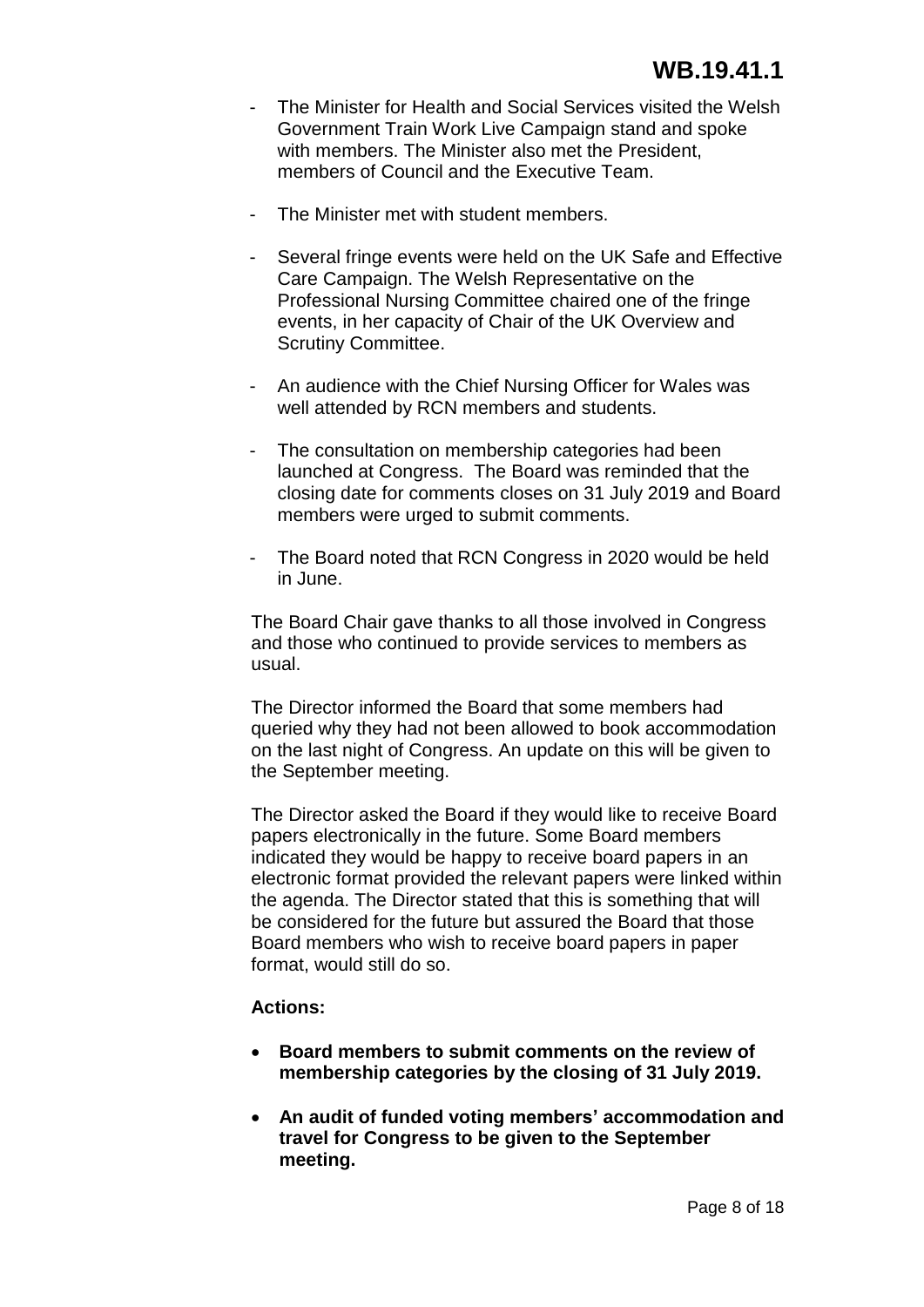### **Board members to be asked if they would like to receive September Board papers electronically.**

## **WB.19.32.5 RCN WALES SUCCESSION PLANNING COMMITTEE REPORT**

A report had been received and was noted.

The Board were asked to note that some members opt out of emails in error and were encouraged to check their records to ensure they had not opted out of receiving emails.

**Action: Board members to check their records to ensure they had not opted out of receiving emails.**

## **WB.19.32.6 ROUTES IN TO NURSING IN WALES**

A report had been received and was noted.

## **WB.19.33 ITEMS TO NOTE**

## **WB.19.33.1 REPORT FROM THE MEETINGS OF COUNCIL HELD ON 4 MARCH**

A report had been circulated which was noted.

## **WB.19.33.2 REPORT FROM THE MEETINGS OF COUNCIL HELD ON 9/10 APRIL**

A report had been circulated which was noted.

## **WB.19.33.3 RCN COUNCIL MEMBERS – FIT AND PROPER PERSONS TEST**

A report had been circulated which was noted.

## **WB.19.33.4 REPORT FROM TRADE UNION COMMITTEE MEETINGS HELD ON 9/10 APRIL AND RCN GOVERNANCE STRUCTURE PRESENTATION**

A report had been circulated which was noted.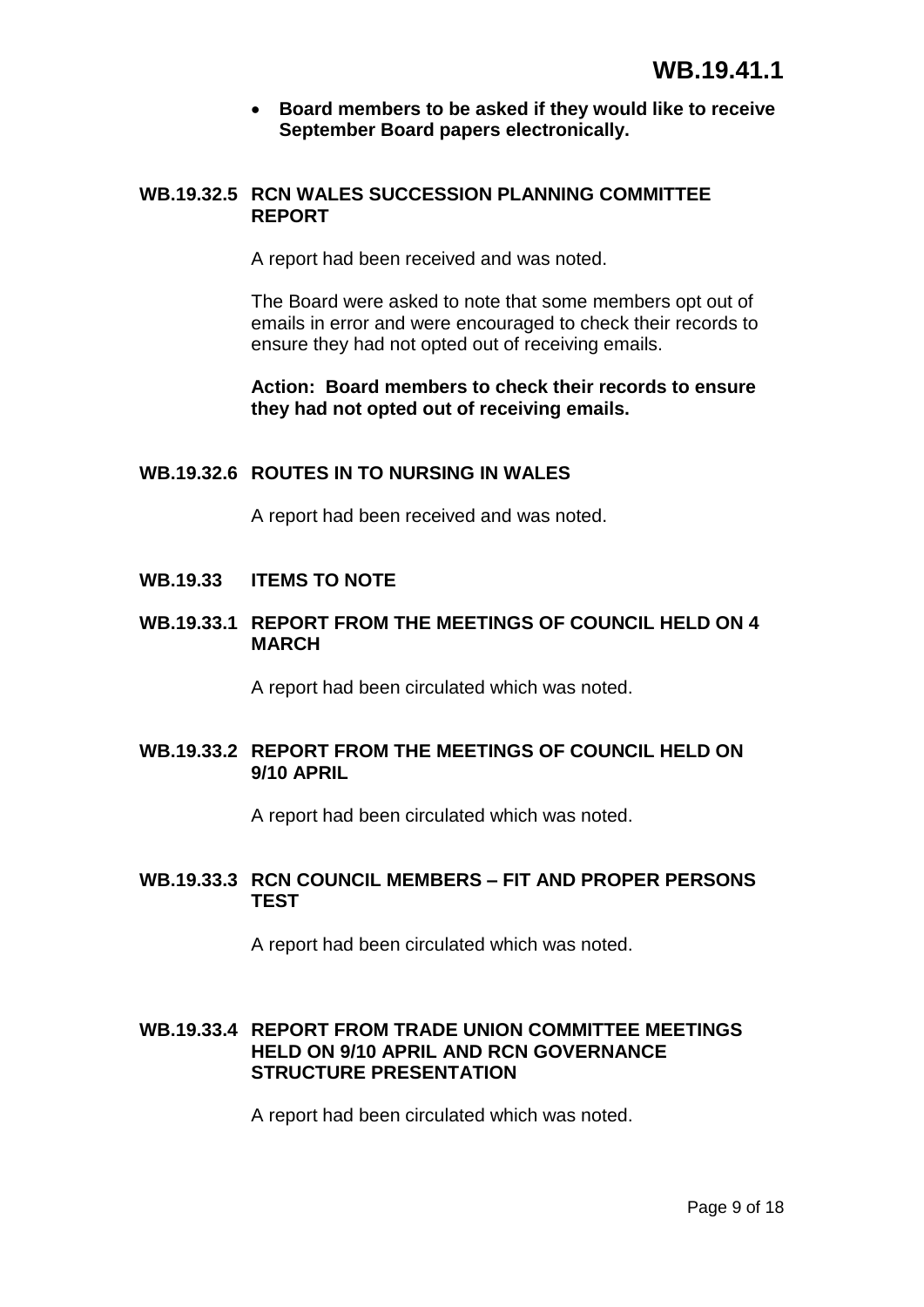#### **WB.19.33.5 REPORT FROM THE PROFESSIONAL NURSING COMMITTEE HELD ON 9/10 APRIL**

A report had been circulated which was noted.

### **WB.19.33.6 RCN FOUNDATION WALES COMMITTEE UPDATE**

The Chair of the RCN Foundation Wales Committee informed the Board that applications for funding from the Foundation are now closed but will be re-opened in September 2019.

## **WB.19.33.7 REPORT FROM HEALTH PRACTITIONERS COMMITTEE MEETING HELD ON 7 FEBRUARY 2019**

A report had been circulated which was noted.

## **WB.19.33.8 REPORT FROM STUDENT COMMITTEE MEETING HELD ON 13 FEBRUARY**

A report had been circulated which was noted.

Welsh representative on the Student Committee, who was observing the meeting, was asked if he wanted to comment. He expressed his thanks to branches for funding students from Swansea and Cardiff University to attend Congress.

The Board was asked to note that the National Student Conference would be held in City Hall, Cardiff on 7 November 2019.

## **WB.19.33.9 REPORT FROM THE FOLLOWING UK REPS COMMITTEES**

A report had been circulated which was noted.

The Welsh representative on the Health and Safety Committee queried why the report of the UK Safety Representatives Committee meeting held on 6 February 2019 had been circulated to Board when it had not been agreed by the Committee. The Director advised that she would raise this with Governance.

**Action: Director to check with Governance why the report of the UK Safety Representatives Committee meeting held on 6 February 2019 had been circulated to the Board before it had been agreed by the Committee.**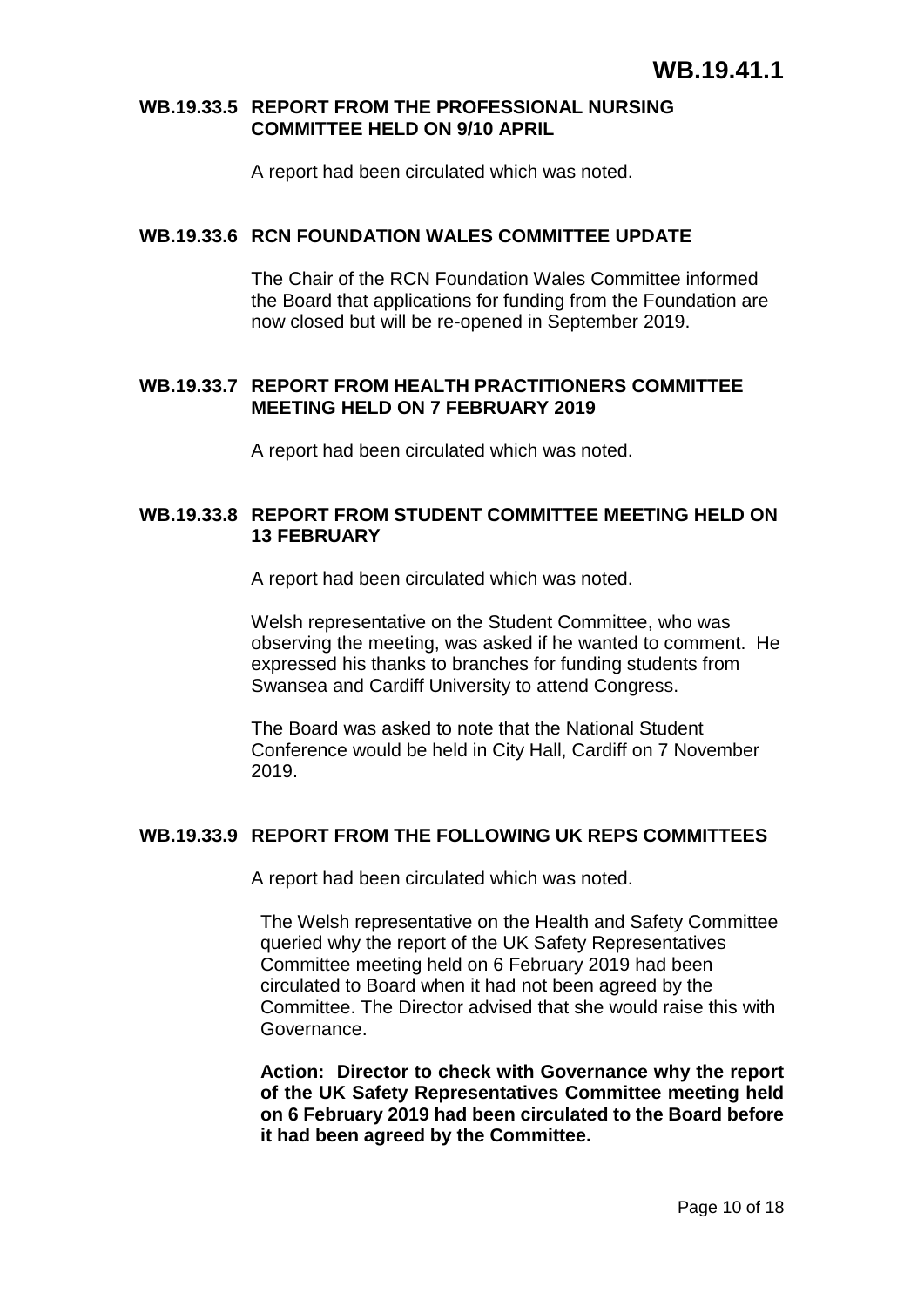### **WB.19.33.10 CORRESPONDENCE**

A report had been circulated which was noted.

## **WB.19.34 ANY OTHER BUSINESS**

### **34.1 Fund Raising for Cancer Research**

The Interim Associate Director (Employment Relations) expressed thanks to the Board for the support and money raised in relation to three members of staff who had their heads shaved. The Board was pleased to note that in excess of £2,000 was raised for Cancer Research.

There were no further items of business and the Chair closed the meeting at 13:00.

The Board noted the dates for the next Board meeting as follows:

| <b>Board Closed Session</b>                | 12 September 2019 13:30 - 17:00                                                       |
|--------------------------------------------|---------------------------------------------------------------------------------------|
| <b>Board Development Session</b><br>Venue: | 12 September 2019 17:30 - 19:00<br>RCN Welsh Board headquarters, Ty Maeth,<br>Cardiff |
| <b>Board Open Session:</b><br>Venue:       | 13 September 2019 09:00 - 12:30<br>RCN Welsh Board headquarters, Ty Maeth,<br>Cardiff |

ET: Helen Whyley, Director, RCN Wales Email: [helen.whyley@rcn.org.uk](mailto:helen.whyley@rcn.org.uk)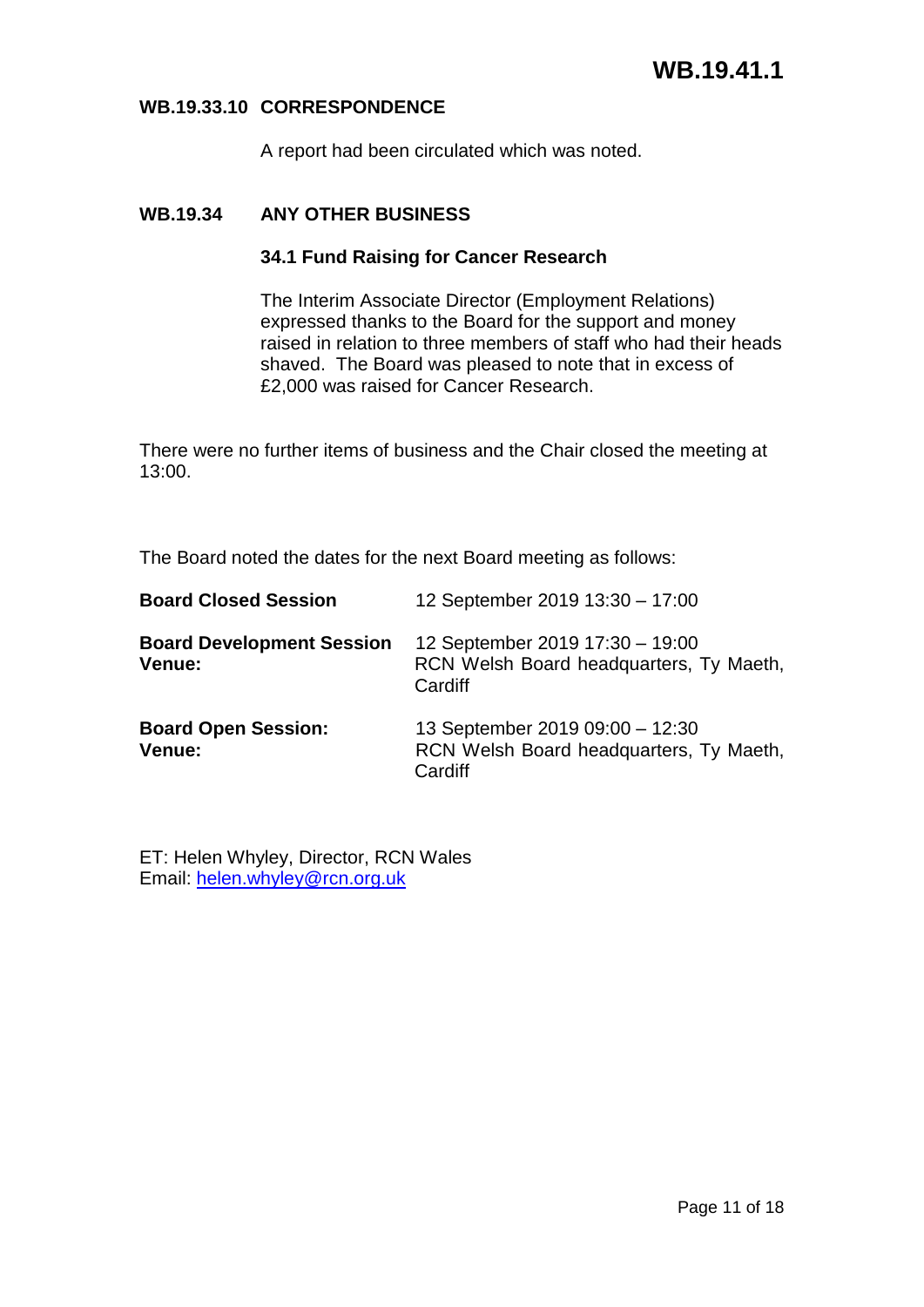## **OPEN SESSION ACTION LIST**

| Agenda<br>No.   | <b>Action</b>                                                                                                                                          | <b>Designated</b><br><b>People</b> | <b>Deadline</b> | <b>Update on Actions</b>                                                                                                                                                                                                                         | <b>Status</b>                        |
|-----------------|--------------------------------------------------------------------------------------------------------------------------------------------------------|------------------------------------|-----------------|--------------------------------------------------------------------------------------------------------------------------------------------------------------------------------------------------------------------------------------------------|--------------------------------------|
| WB.18.61.3      | <b>Professional Nursing</b><br><b>Committee</b>                                                                                                        |                                    |                 |                                                                                                                                                                                                                                                  |                                      |
|                 | The Board to scrutinise reports<br>from Health Boards to monitor<br>whether or not the Act is being<br>implemented effectively.                        | <b>LT/NDJ</b>                      | 30 Sept         | The report has been drafted and is<br>in the process of being translated.                                                                                                                                                                        | In progress                          |
|                 | A Board development session<br>to be held regarding an annual<br>review of the implementation<br>of the Act.                                           | <b>NDJ/ND</b>                      | 12 Sept         | This will take place at the Welsh<br>Board development session on 12<br>September 2019.                                                                                                                                                          | <b>Completed</b>                     |
| <b>WB.19.15</b> | <b>Director's Report</b>                                                                                                                               |                                    |                 |                                                                                                                                                                                                                                                  |                                      |
|                 | To work up plans for 2020<br>Year of the Nurse and to look<br>into potential funding<br>opportunities with the RCN<br>Foundation (Wales)<br>Committee. | <b>NDJ/HC</b>                      | 12 Sept         | The Board requested a plan of<br>events for 2019/2020 with<br>opportunities identified for Board<br>members to speak on their role as a<br>Board member to encourage<br>succession planning.<br>A report has been included in the<br>Open papers | <b>Completed</b><br>and on<br>agenda |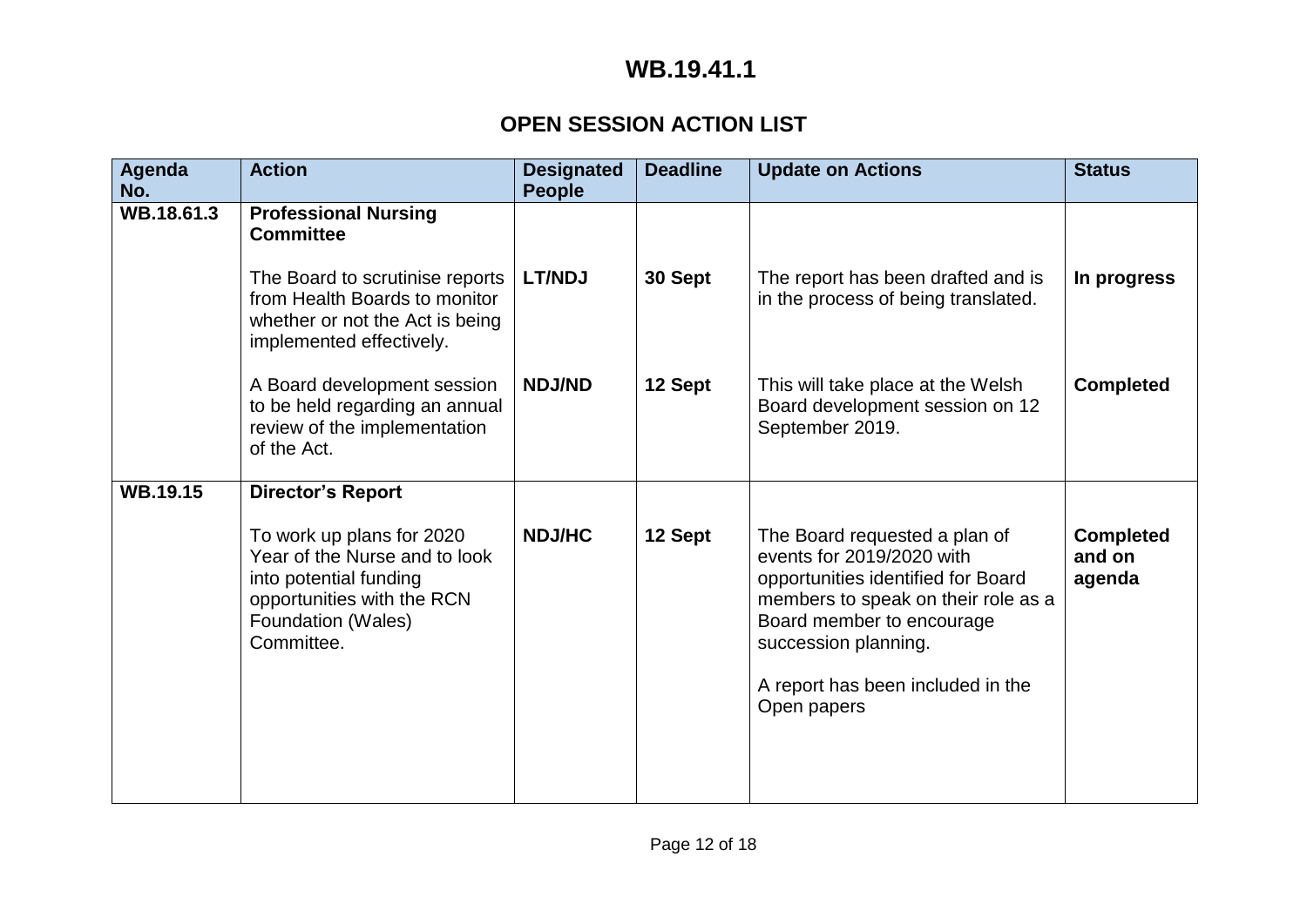| Agenda<br>No. | <b>Action</b>                                                                                                                                                                                                                                                                        | <b>Designated</b><br><b>People</b> | <b>Deadline</b> | <b>Update on Actions</b>                                                                                                                             | <b>Status</b>                        |
|---------------|--------------------------------------------------------------------------------------------------------------------------------------------------------------------------------------------------------------------------------------------------------------------------------------|------------------------------------|-----------------|------------------------------------------------------------------------------------------------------------------------------------------------------|--------------------------------------|
|               | Outline plan of Nurse of the<br>Year Alumni network events<br>2019/2020 to be drafted and<br>include opportunities for Board<br>members to speak on their<br>role as a Board member to<br>encourage succession<br>planning.                                                          | <b>NDJ/DP</b>                      | 12 Sept         | A report has been included in the<br>Open papers.                                                                                                    | <b>Completed</b><br>and on<br>agenda |
|               | To seek clarification from the<br><b>Professional Nursing</b><br>Committee as to why the<br>paper 'Defining Nursing (April<br>2003)' has been classified as<br>obsolete.                                                                                                             | <b>DL</b>                          | 6 June          | The Board noted that this paper is<br>still current and available for RCN<br>members.                                                                | <b>Completed</b>                     |
| WB.19.17.1    | <b>Council Reports</b><br>The Board's comments that<br>the report of Council on 24<br>January 2019 in respect of the<br>decline in student numbers did<br>not reflect the situation in all<br>four countries and was<br>speculative in its conclusions<br>to be fed back to Council. | <b>RJ</b>                          | 12 Sept         | The Board noted that this will be<br>raised at the Council meeting in July<br>and the Board will receive a further<br>update at the September Board. | To receive a<br>verbal<br>update     |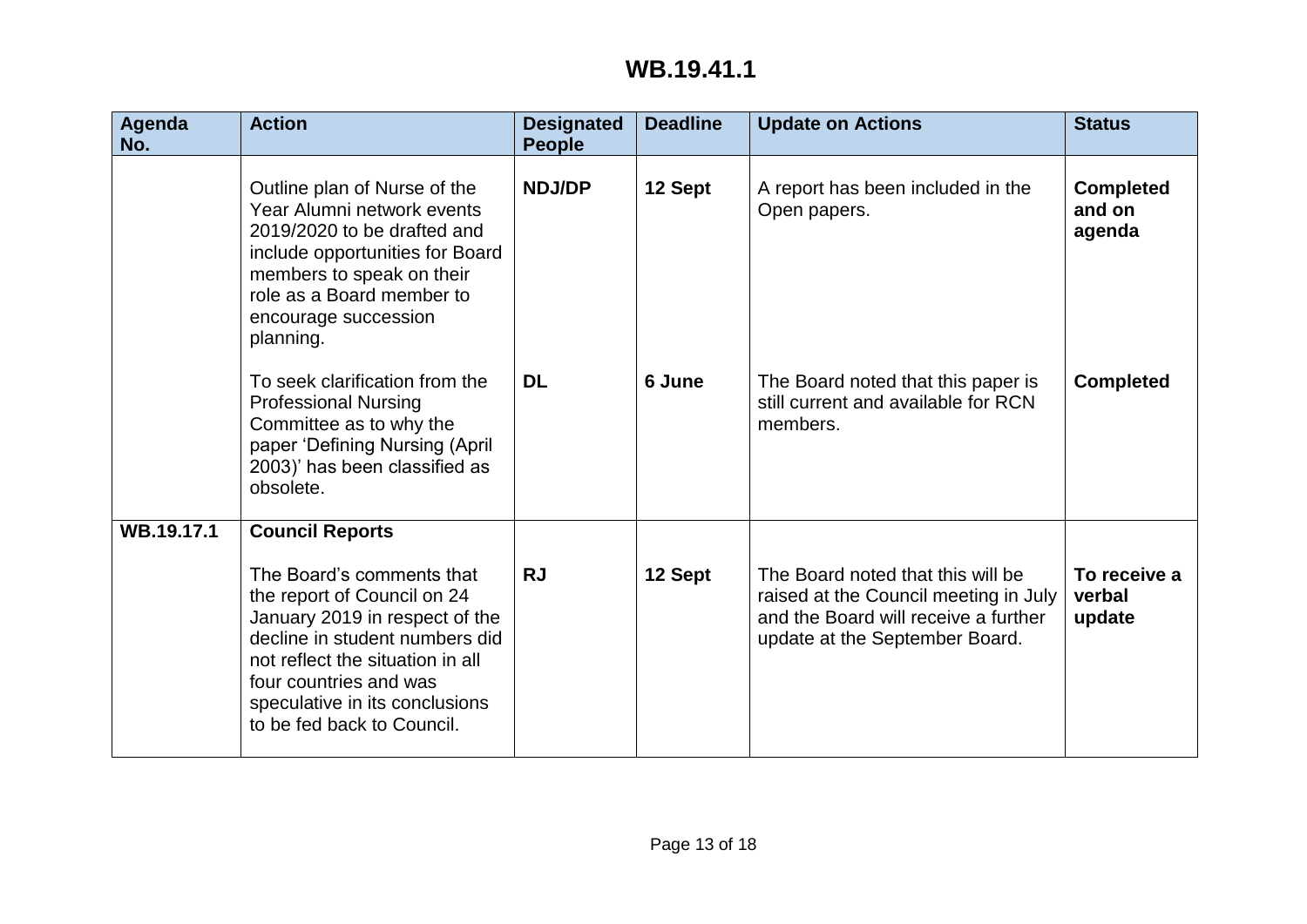| <b>Agenda</b> | <b>Action</b>                                                                                                                                                                                                                                                                                                                                                                      | <b>Designated</b> | <b>Deadline</b> | <b>Update on Actions</b>                                                                                       | <b>Status</b>                    |
|---------------|------------------------------------------------------------------------------------------------------------------------------------------------------------------------------------------------------------------------------------------------------------------------------------------------------------------------------------------------------------------------------------|-------------------|-----------------|----------------------------------------------------------------------------------------------------------------|----------------------------------|
| No.           |                                                                                                                                                                                                                                                                                                                                                                                    | <b>People</b>     |                 |                                                                                                                |                                  |
| WB.19.17.4    | <b>Report from Professional</b><br><b>Nursing Committee on 29/30</b><br><b>October</b>                                                                                                                                                                                                                                                                                             |                   |                 |                                                                                                                |                                  |
|               | The Welsh Representative on<br>the Professional Nursing<br>Committee to query paragraph<br>18 of the report, which reads,                                                                                                                                                                                                                                                          | <b>DL</b>         | 12 Sept         | This item will be raised at the<br>meeting on 21 June 2019. The<br>Board will be updated in September<br>2019. | To receive a<br>verbal<br>update |
|               | "We took note that there was<br>currently no RCN position on<br>social care nor was there a UK<br>wide agreement on a particular<br>model, structure or funding<br>arrangement. There was also<br>no agreement from all four<br>countries about the need for<br>specific lobbying work in each<br>country and no alignment<br>between activities on social<br>care across the UK." |                   |                 |                                                                                                                |                                  |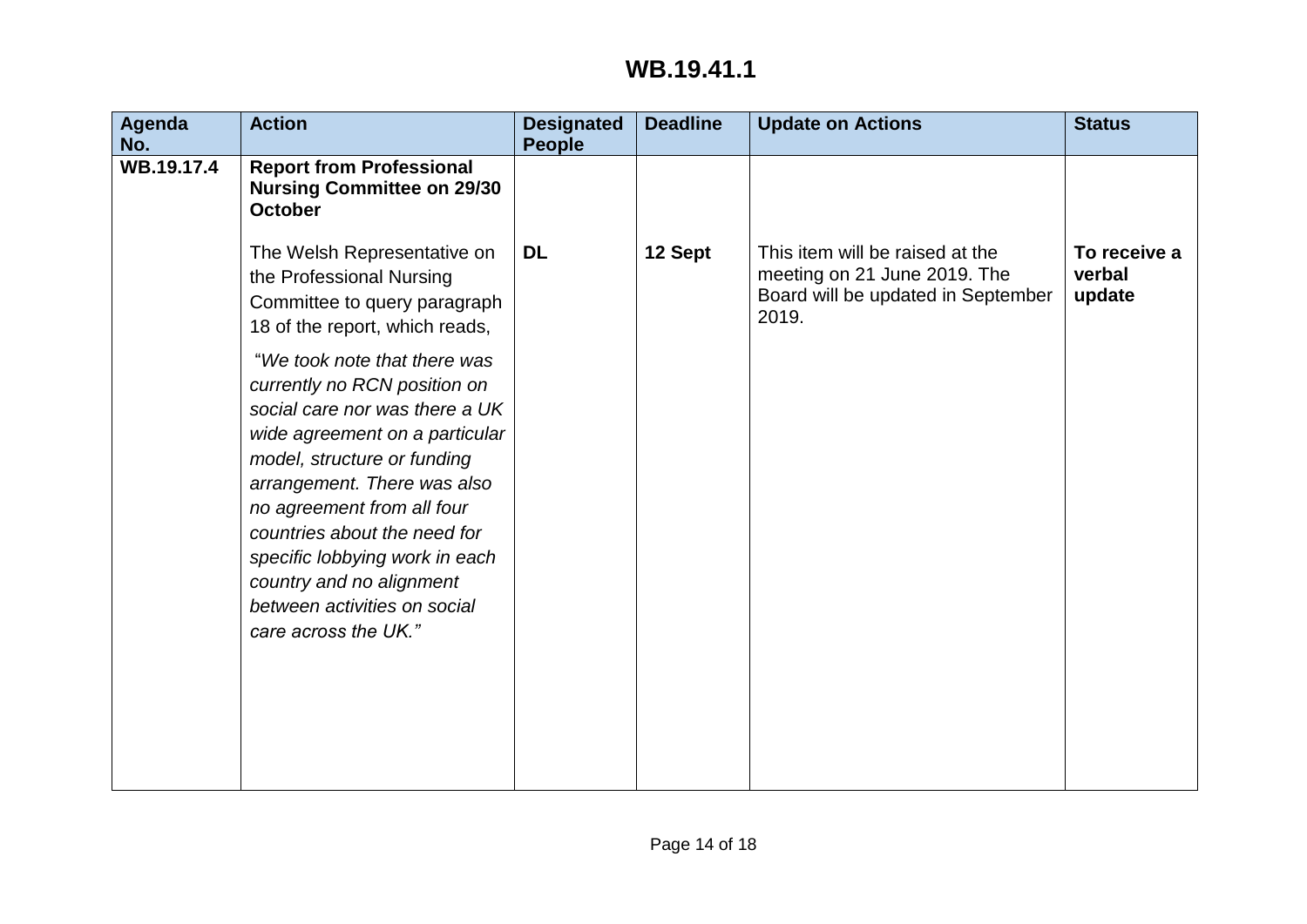| Agenda<br>No. | <b>Action</b>                                                                                                                                                                                                                           | <b>Designated</b><br><b>People</b> | <b>Deadline</b> | <b>Update on Actions</b>                                                                                                                                                         | <b>Status</b>               |
|---------------|-----------------------------------------------------------------------------------------------------------------------------------------------------------------------------------------------------------------------------------------|------------------------------------|-----------------|----------------------------------------------------------------------------------------------------------------------------------------------------------------------------------|-----------------------------|
| WB.19.19.1    | <b>Interim Associate Director</b><br>(PP)<br>The Director to discuss the<br>relationships with the 'Institute'<br>and the Professional Practice<br>team in Wales with the<br>Governance team.                                           | <b>HW</b>                          | 6 June          | The Director informed the Board<br>that this would be reviewed under<br>the new Chief Executive and<br>General Secretary.                                                        | <b>Completed</b>            |
| WB.19.19.5    | <b>NMC New Education</b><br><b>Standards and Practice-</b><br><b>Based Learning</b><br>Jayne Cutter, Chair of the All<br>Wales Group to be invited to<br>the Welsh Board meeting in<br>September to provide a further<br>update.        | <b>NDJ/JT</b>                      | 12 Dec          | Deferred to December 2019<br>meeting as, unfortunately, Jayne<br>Cutter was not available for the<br>September meeting.                                                          | Deferred and<br>in progress |
| WB.19.23.2    | <b>Learning and Safety</b><br><b>Representatives Support</b><br>and Supervision Project<br>The Director to discuss the<br>Learning and Safety<br>Representatives Support and<br>Supervision project with the<br>Director, RCN Scotland. | <b>HW</b>                          | 6 June          | The Director explained that<br>consideration is being given to<br>ensure that all members throughout<br>Wales have access to the same<br>level of service including the library. | <b>Completed</b>            |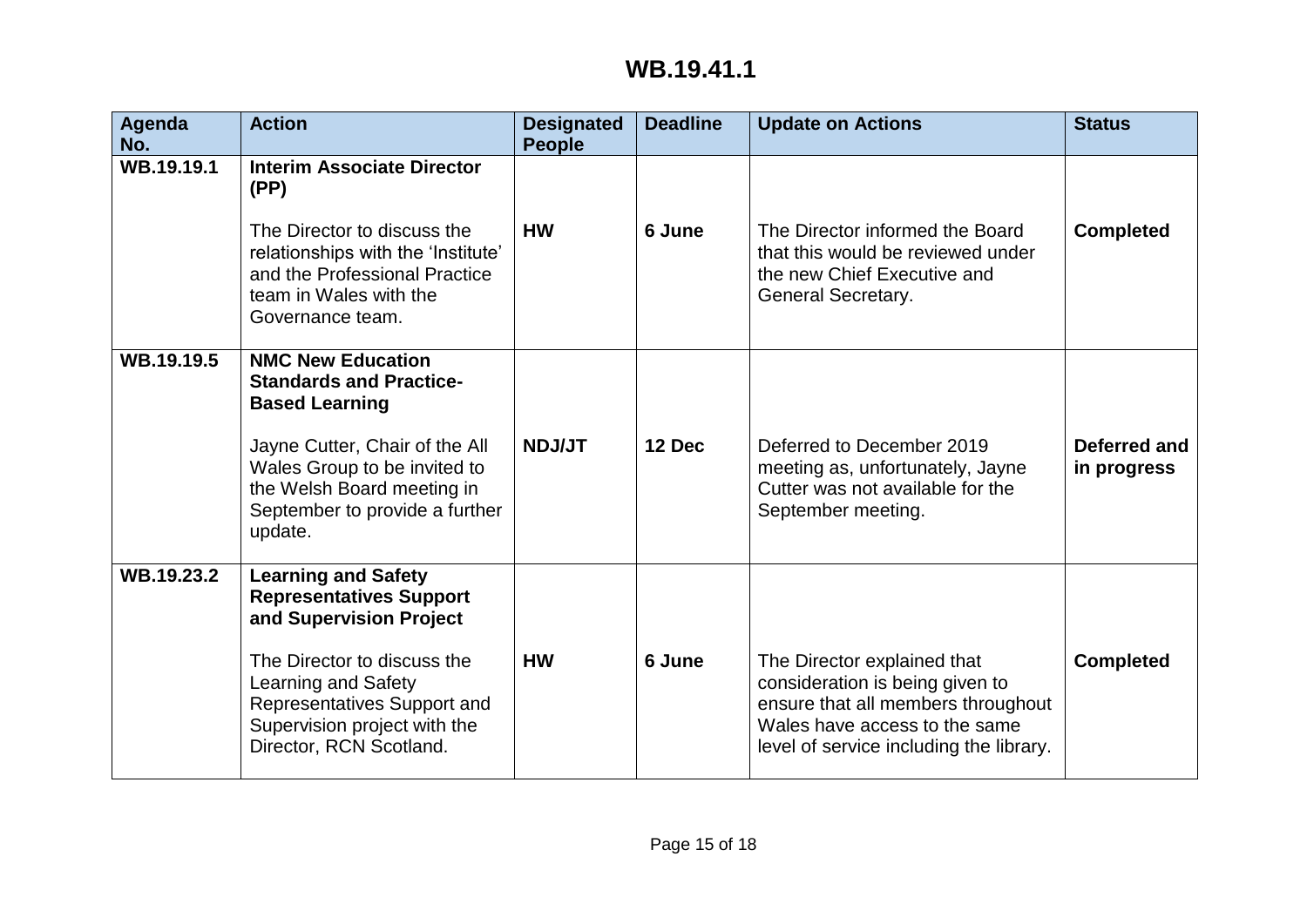| Agenda<br>No. | <b>Action</b>                                                                                                                                                                                | <b>Designated</b><br><b>People</b> | <b>Deadline</b> | <b>Update on Actions</b>                                                                                                                                                                                                     | <b>Status</b>                        |
|---------------|----------------------------------------------------------------------------------------------------------------------------------------------------------------------------------------------|------------------------------------|-----------------|------------------------------------------------------------------------------------------------------------------------------------------------------------------------------------------------------------------------------|--------------------------------------|
| WB.19.31.5    | <b>RCN Wales Scholarships</b><br><b>Fund Fundraising Task</b><br>& Finish Group<br>Any donations for a raffle at<br>the Board meeting in<br>September to be left with staff<br>on reception. | All                                | 12 Sept         |                                                                                                                                                                                                                              | In progress                          |
| WB.19.32.1    | <b>RCN Wales Engagement</b><br>with the Independent<br><b>Sector</b>                                                                                                                         |                                    |                 |                                                                                                                                                                                                                              |                                      |
|               | A breakdown of the<br>independent membership<br>category to be available to<br>Board at the meeting.                                                                                         | <b>NDJ</b>                         | 12 Sept         | A breakdown of the independent<br>membership category is provided in<br>Figure I in the dashboard within the<br><b>RCN Wales Performance</b><br>Management report - WB.19.37.1<br>and will be included in future<br>reports. | <b>Completed</b>                     |
|               | Independent sector group to<br>review a risk assessment for<br>the work set out in the<br>Independent Sector Plan.                                                                           | <b>NDJ</b>                         | 12 Sept         | A report has been included in the<br>Open papers.                                                                                                                                                                            | <b>Completed</b><br>and on<br>agenda |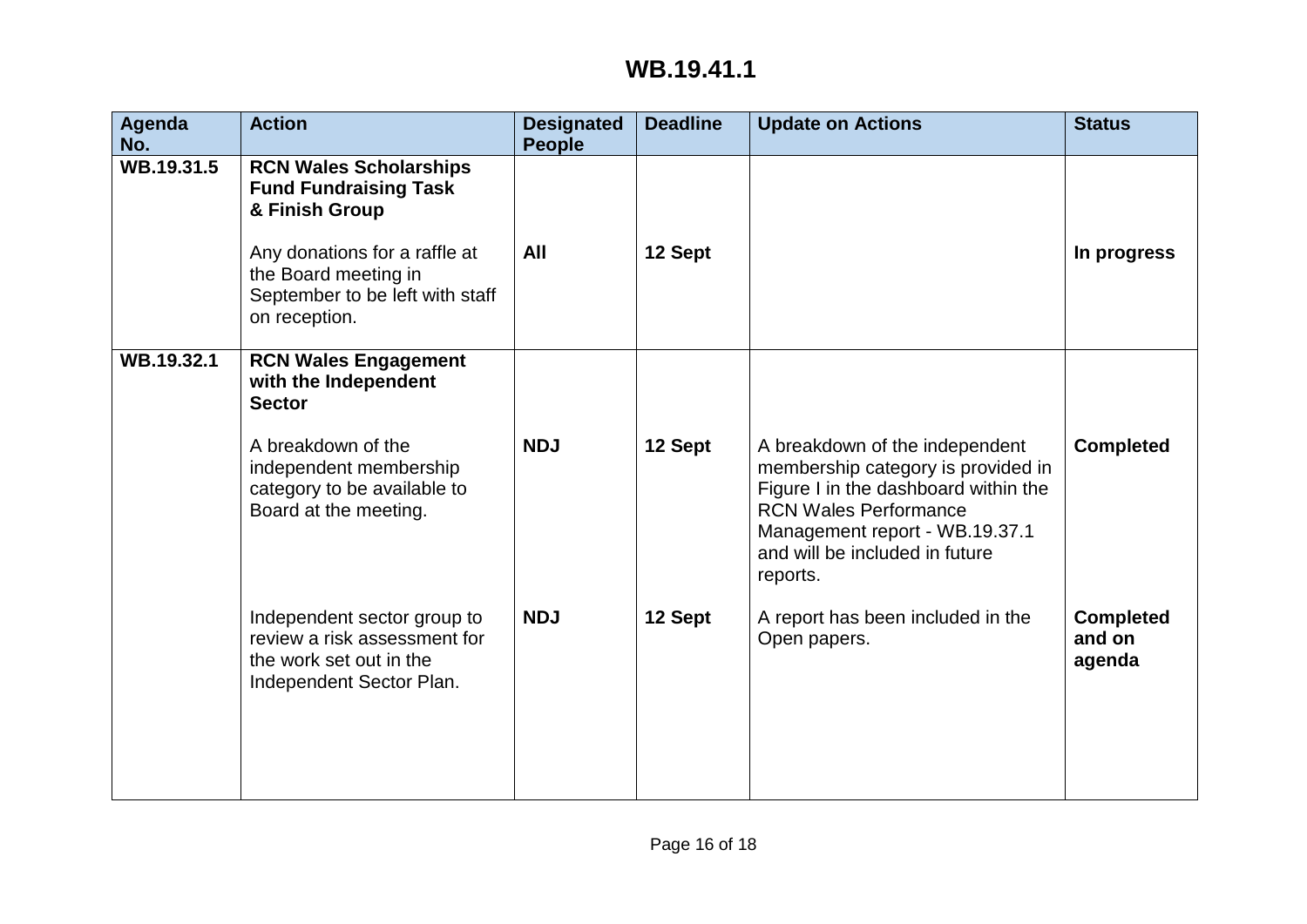| Agenda<br>No. | <b>Action</b>                                                                                                                                                                             | <b>Designated</b><br><b>People</b> | <b>Deadline</b> | <b>Update on Actions</b>                                         | <b>Status</b>                        |
|---------------|-------------------------------------------------------------------------------------------------------------------------------------------------------------------------------------------|------------------------------------|-----------------|------------------------------------------------------------------|--------------------------------------|
|               | Independent sector group to<br>consider what future RCN<br>education events could be<br>provided for the care home<br>sector.                                                             | <b>NDJ</b>                         | 12 Sept         |                                                                  | To receive a<br>verbal<br>update     |
| WB.19.32.2    | <b>Scottish Review of Qualified</b><br><b>Band 6 Health Visitor Role</b><br>A copy of the Scottish Health<br>Visitor job description to be<br>circulated to the Board for<br>information. | <b>ND</b>                          | 12 Sept         |                                                                  | <b>Completed</b>                     |
| WB.19.32.4    | <b>RCN Congress</b><br>19-23 May 2019<br>Board members to submit<br>comments on the review of<br>membership categories by the<br>closing of 31 July 2019.                                 | <b>Board</b><br>members            | 12 Sept         |                                                                  | <b>Completed</b>                     |
|               | An audit of funded voting<br>members' accommodation and<br>travel for Congress to be given<br>to the September meeting.                                                                   | <b>KB</b>                          | 12 Sept         | A report has been included in the<br>Closed papers - WB.19.37.9. | <b>Completed</b><br>and on<br>agenda |